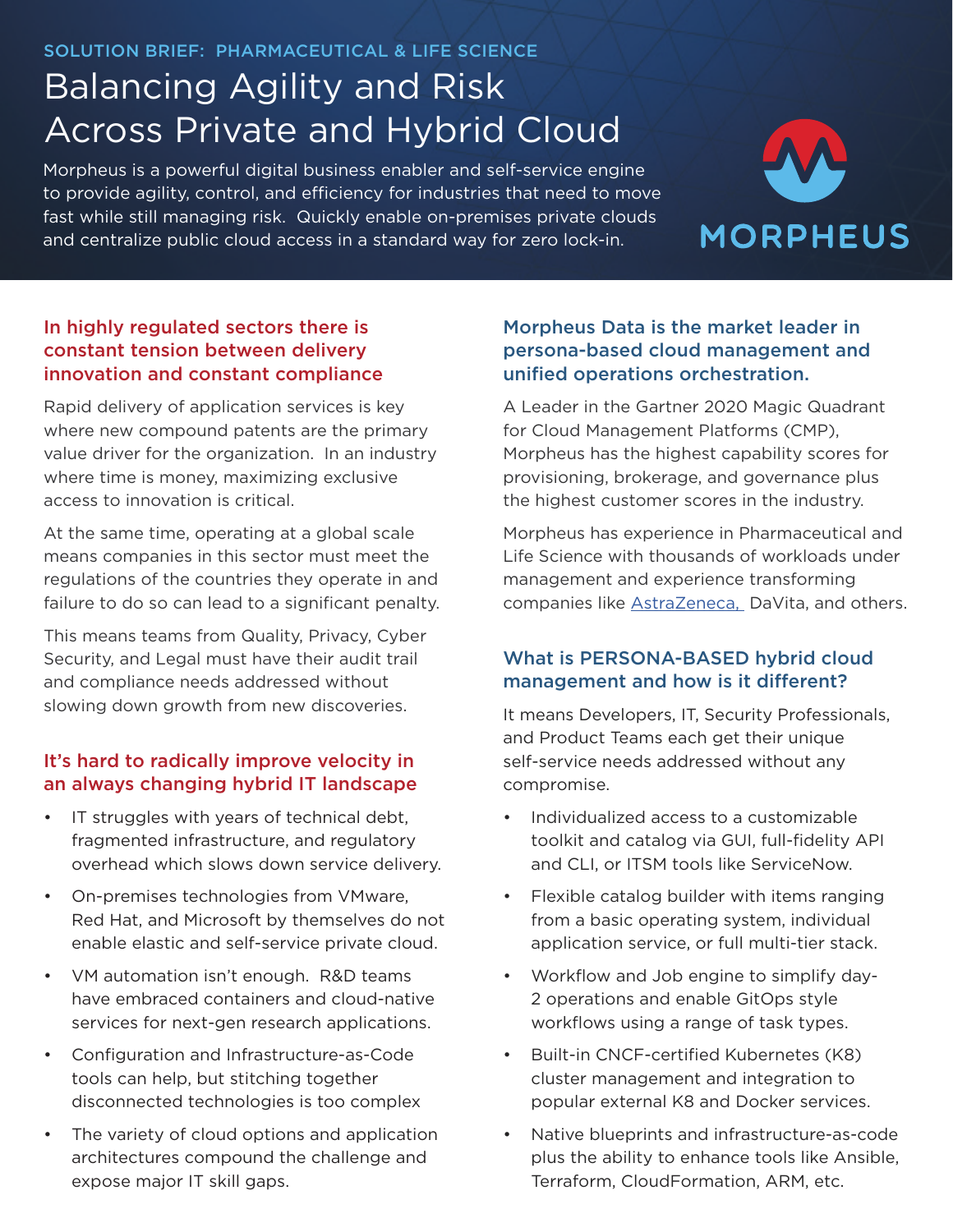## A secure automation engine for the full server build process



#### Why is Morpheus the unified operations orchestration choice for pharmaceutical and life science organizations worldwide?

It gives complex organizations the speed and agility of self-service without compromising control along with a 100% agnostic approach to eliminate the cost and risk of vendor lock-in.

Plus, with more built-in integrations and native functionality than any other platform, Morpheus can be up and running in an hour including connections into ITSM and CMDB, Identity Management, IPAM, DNS, Configuration Management, Backup Tools, Logging, Monitoring, and more.



#### How does Morpheus work?

Morpheus has all the discovery, governance, reporting, and automation hooks to quickly create and consume on-premises private clouds from hypervisors like VMware and Nutanix while also managing access to Public Clouds from AWS, Azure, GCP, Oracle, etc.

The platform connects to your brownfield environments to quickly provide control and self-service provisioning of bare metal, VM, container, and PaaS services without requiring you to rip and replace any existing tools.

It's a secure Linux install package that deploys on a variety of popular Linux distributions. This means it can run on-premises or in public clouds. Morpheus is also extremely scalable. A single system can scale to several thousand instances or you can use a distributed setup for additional performance and resiliency.

Because it's not a hosted SaaS platform, it is much easier to use in tightly governed environments where security and regulation impact deployment of new software stacks. Wherever you install it, Morpheus can provision and manage across all your cloud endpoints.